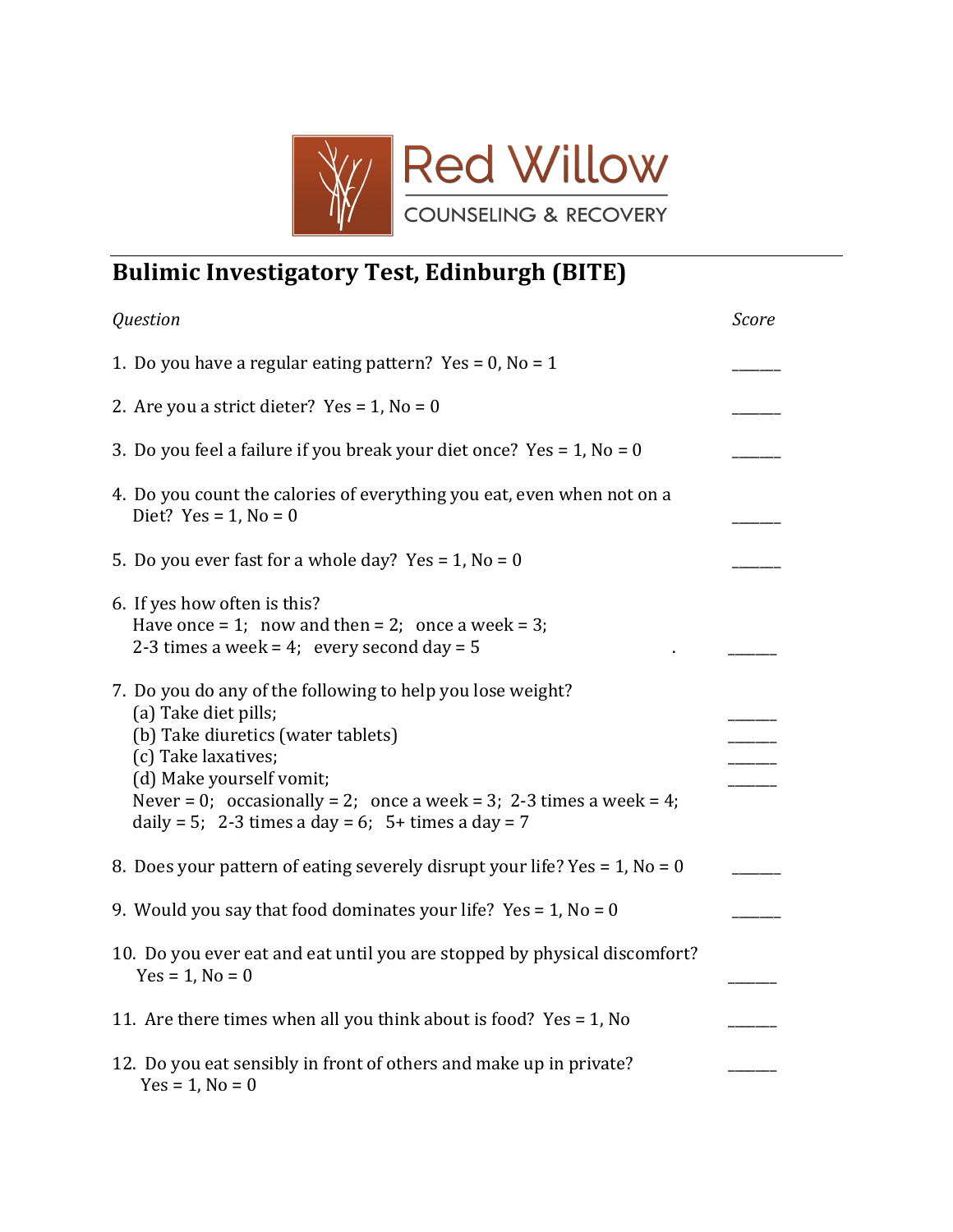| 13. Can you always stop eating when you want to? Yes = 0, No = 1                                                                                         |  |
|----------------------------------------------------------------------------------------------------------------------------------------------------------|--|
| 14. Do you experience overpowering urges to eat and eat and eat?<br>$Yes = 1, No = 0$                                                                    |  |
| 15. When you are feeling anxious do you tend to eat a lot? Yes=1, No=0                                                                                   |  |
| 16. Does the thought of becoming fat terrify you? Yes = 1, No = 0                                                                                        |  |
| 17. Do you ever eat large amounts of food rapidly (not a meal)?<br>$Yes = 1, No = 0$                                                                     |  |
| 18. Are you ashamed of your eating habits? Yes =1, No = 0                                                                                                |  |
| 19. Do you worry that you have no control over how much you eat?<br>Yes= $1$ , No= $0$                                                                   |  |
| 20. Do you turn to food for comfort? Yes = $1$ , No = 0                                                                                                  |  |
| 21. Are you able to leave food on the plate at the end of a meal?<br>$Yes = 0, No = 1$                                                                   |  |
| 22. Do you deceive other people about how much you eat? Yes = $1$ , No = 0                                                                               |  |
| 23. Does how hungry you feel determine how much you eat?<br>$Yes = 0, No = 1$                                                                            |  |
| 24. Do you ever binge on large amounts of food? Yes = $1$ , No = 0                                                                                       |  |
| 25. If yes do such binges leave you feeling miserable? Yes = $1$ , No = 0                                                                                |  |
| 26. If you do binge, is this only when you are alone? Yes = $1$ , No = 0                                                                                 |  |
| 27. If you do binge how often is this? Hardly ever $= 1$ ; once a month $= 2$ ;<br>once a week = 3; 2-3 times a week = 4; daily = 5; 2-3 times a day = 6 |  |
| 28. Would you go to great lengths to satisfy an urge to binge?<br>$Yes = 1, No = 0$                                                                      |  |
| 29. If you over eat do you ever feel very guilty? Yes = 1, No = 0                                                                                        |  |
| 30. Do you ever eat in secret? Yes = $1$ , No = 0                                                                                                        |  |
| 31. Are your eating habits what you would consider to be normal?<br>$Yes = 0, No = 1$                                                                    |  |